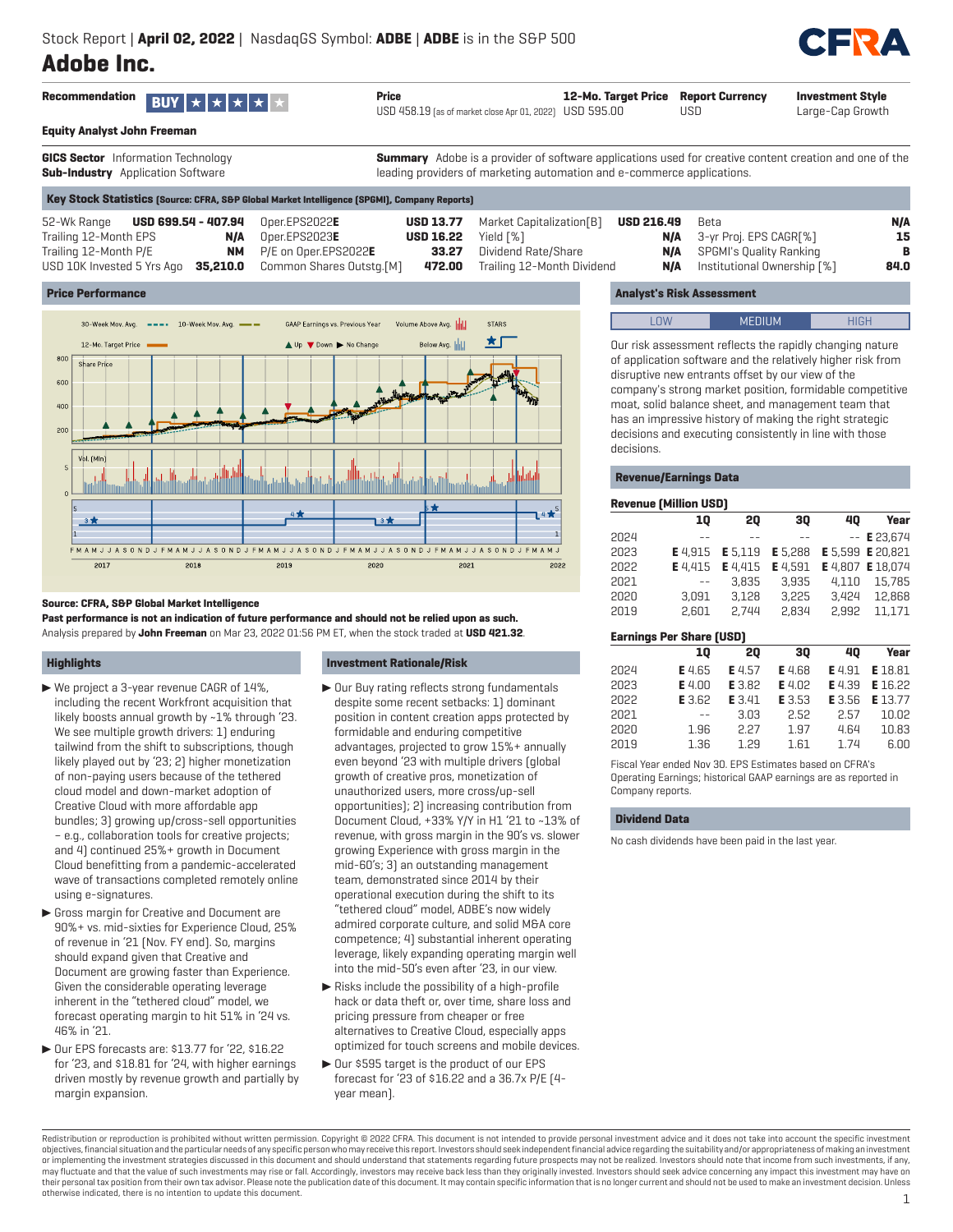

## **Business Summary** Mar 23, 2022

CORPORATE OVERVIEW. Adobe (ADBE) is the largest provider of applications used to produce visual content, best known for its Creative Cloud apps, Photoshop (#1 in photo editing, raster graphics), Illustrator (#1 in drawing, vector graphics), InDesign (#1 in page layout), and Premiere Pro (#1 in video editing). Its apps are used by graphic designers, photographers, publishers, video producers, animators, and other creative professionals ADBE estimates at 49 million globally, growing 11%/year since 2015. ADBE's apps are also used by students, hobbyists, and part-time artists. Pro or not, today's creatives are rapidly replacing or fortifying physical media artistic expression with digital media. From simple photo filters to full-blown 3D animation, this surge in digital media is a trend with lots of room to run, in our view, especially now that 4 billion people can digitally capture as many photos or as much video as they wish, whenever they want using their smartphone.

COMPANY HISTORY. In 1982, John Warnock and Charles Geschke left Xerox PARC to start Adobe out of the Warnock's garage in Los Altos, CA. Its first product was PostScript, a Page Description Language (PDL) allowing any application to print to any printer and have the output match the screen image, a feature known as "WYSIWYG", for "what you see is what you get". While this seems trivial today, PostScript solved a key compatibility issue for PC and Mac users simply trying to print documents. PostScript opened the door for 3rd party printers to enter the market and laid the foundation for the rise of desktop publishing, a frequent justification for purchasing Macs and, a little later, Wintel PCs. Success was catalyzed by a '85 deal to license PostScript to Apple for five years. Apple built PostScript into all Macs and a new line of printers, cementing an early lead in desktop publishing for both companies.

ADBE capitalized this lead in the late '80s by adding the core apps of its Creative Suite bundle, now Creative Cloud: Photoshop, Illustrator, and PageMaker by Aldus, which ADBE acquired in '94, then replaced with InDesign. In '93, ADBE extended PostScript to include all printable aspects of a document (i.e., text, fonts, vector graphics, and raster images) in a single file for a consistent printed output independent of app, operating system, or printer, establishing the widely used Portable Document Format or "PDF" format. Acrobat, the app creating and viewing PDFs, was never a big revenue contributor, but, as the PDF standard has incorporated more interactive elements, ADBE launched a bundle of Acrobat and related apps as Document Cloud in 2015, with digital signatures, encryption, access control, annotations, etc., and targeting the automation of document-based processes and has benefited considerably from the need to complete transactions remotely with e-signatures.

CORPORATE STRATEGY. Since taking over as Adobe's third CEO in 2007, Shantanu Narayan has launched two transformative initiatives. The first was an M&A-driven expansion into digital marketing apps that began with its 2009, \$1.8B acquisition of Omniture, a leader in apps for managing marketing campaigns and analyzing website traffic. In 2011, ADBE completed six small deals for \$325M, followed by progressively larger deals adding to what is now called "Experience Cloud": Efficient Frontier in 2012 for \$400M, ad purchase automation; Neolane in 2013 for \$620M, marketing campaign optimization, strong in Europe; TubeMogul in 2016 for \$540M, online video ad measurement; Magento in 2018 for \$1.7B, e-commerce operations; Marketo in 2018 for \$4.7B, marketing-to-sales lead generation; and Workfront in 2020 for \$1.5B, collaboration within marketing campaigns.

The second was shifting ADBE from a traditional model selling licenses, upgrades, and support to a "tethered cloud" model for app delivery and subscription billing. We use the term "tethered cloud" because many of ADBE's apps such as Photoshop, Illustrator, and Premiere are very processor and memory intensive and perform much better if run locally on a PC/Mac/iPad. They are "tethered" to ADBE via messaging and regular updates, enabling much better visibility into app usage. It massively automates billing and payment processing, smooths out lumpy revenue streams, and reduces piracy. It also creates a much more direct customer relationship, enabling ADBE to give discounts to specific customers, roll-out "limited time" offers, and cutting out much of its legacy distribution and recouping much of the reseller mark-up. Some customers grumbled at first but most now praise the automated updates and security patches, freemium cloud-based back-up, integrated online support, among other features.

FINANCIAL TRENDS. As ADBE began shifting to a subscription-based model, it hit an initial "subscription shift headwind" limited growth from '11 through '15. The headwind occurs because a traditional Creative Suite license sale was more than twice the revenue from the 1st year of a Creative Cloud subscription. When subscriptions exceed 50% of total revenue, the headwind becomes a tailwind because, over the six years between major version upgrades, a Creative Cloud subscription brings in ~3x more than a new Creative Suite license sale (including annual support at 20% of the license sale with ~1/3 customer uptake) and ~5x vs. upgrades and support revenue from existing customers. When subscription revenue jumped from 50% of total in '14 to 67% in '15, total revenue growth accelerated from 2% in '14 to 16% in '15, then grew 20%+ Y/ Y until '20 when Covid-19 dropped it to 16%. In H1 '21, revenue growth came right back to 24%, and, given a lingering subscription shift tailwind and other drivers, we expect 15% annual growth through '26.

This headwind-tailwind dynamic plays out for profitability too, though with some lag. The initial headwind drove operating margin into the teens before recovering to 26% in '16. Since then, operating margin has risen consistently, even during the pandemic, hitting 40% in '19, 43% in '20, and 46% in H1 '21. As its tethered cloud model continues to scale, we expect operating margin to push past 50% by '23, a level traditional software businesses rarely attain.

## **Corporate information**

## **Investor contact**

J. Vaas (408 536 6000)

### **Office**

345 Park Avenue, San Jose, California, 95110-2704

#### **Telephone**

408 536 6000

**Fax** 408 537 6000

#### **Website**

www.adobe.com

## **Officers**

**CFO and Executive VP of Finance, Technology Services & Operations** D. J. Durn **CFO and Executive VP of Finance, Technology Services & Operations** D. J. Durn **Chairman & CEO** S. Narayen **Senior VP, Chief Accounting Officer & Corporate Controller** M. S. Garfield **Chairman & CEO** S. Narayen **Executive VP, General Counsel & Chief Trust Officer** D. Rao

## **Board Members**

| A. L. Banse      | L. R. Desmond |
|------------------|---------------|
| D. A. Ricks      | M. B. Biggs   |
| D. L. Rosensweig | M. Boulden    |
| D. Pandey        | P. N. Allaway |
| F. A. Calderoni  | S. A. Neumann |
| J. E. Warnock    | S. Narayen    |
| K. K. Oberg      |               |

## **Domicile**

KPMG LLP - Klynveld Peat Marwick Goerdeler

**Auditor**

Delaware **Founded** 1982

**Employees**

25,988

**Stockholders** 940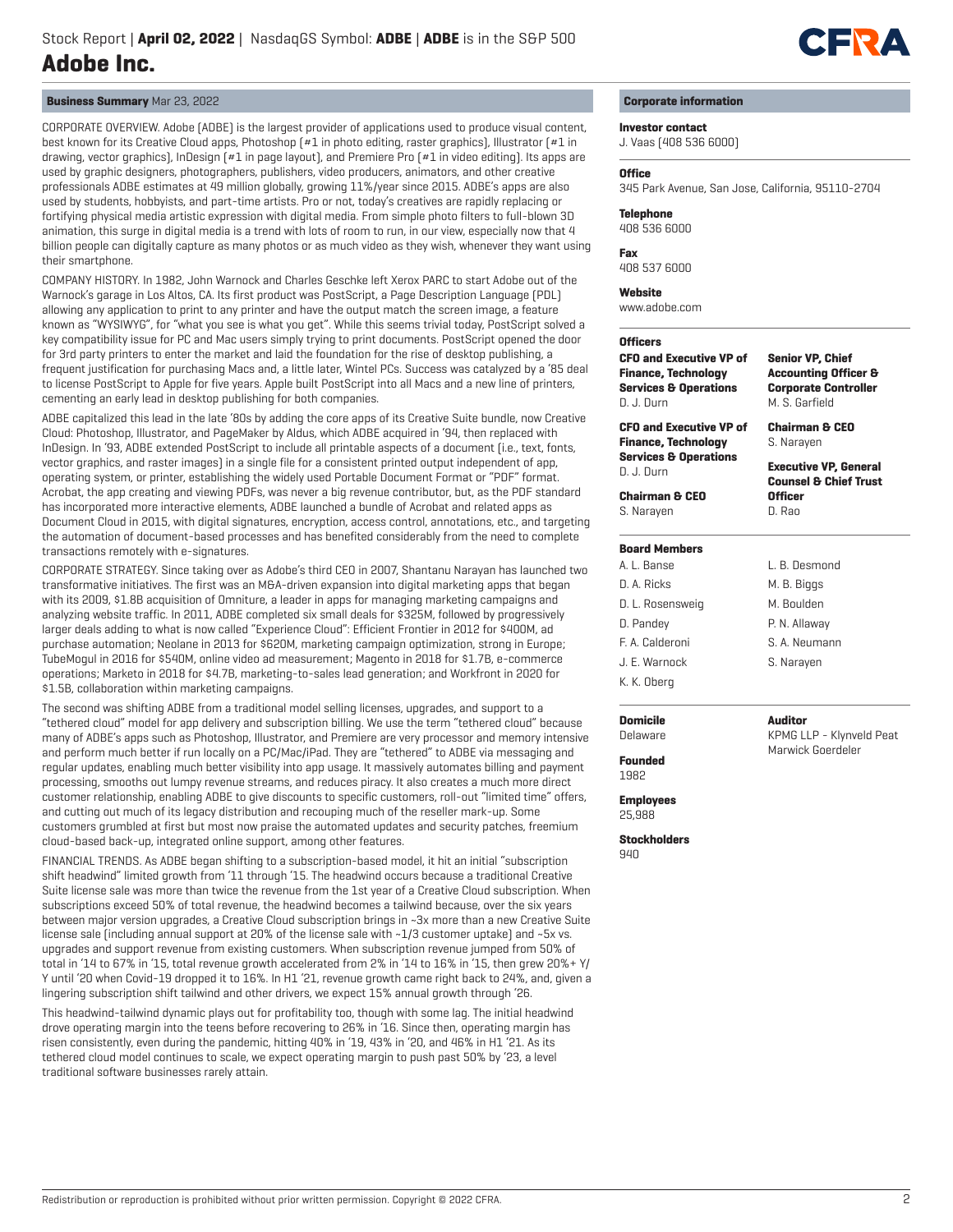

| <b>Quantitative Evaluations</b>       |                      |                                                                                                                                                      |   |               |                |                |  |
|---------------------------------------|----------------------|------------------------------------------------------------------------------------------------------------------------------------------------------|---|---------------|----------------|----------------|--|
| <b>Fair Value Rank</b>                |                      |                                                                                                                                                      | 2 | $\mathcal{B}$ | $\overline{4}$ | 5              |  |
|                                       |                      | LOWEST<br>Based on CFRA's proprietary quantitative model,<br>stocks are ranked from most overvalued [1] to most<br>undervalued [5].                  |   |               |                | <b>HIGHEST</b> |  |
| <b>Fair Value</b><br>Calculation      | <b>USD</b><br>345.69 | Analysis of the stock's current worth, based on CFRA's<br>proprietary quantitative model suggests that ADBE is<br>overvalued by USD 112.50 or 24.55% |   |               |                |                |  |
| <b>Volatility</b>                     |                      | <b>AVERAGE</b><br><b>HIGH</b><br>I NW                                                                                                                |   |               |                |                |  |
| <b>Technical</b><br><b>Evaluation</b> | NEUTRAL              | Since June, 2021, the technical indicators for ADBE<br>have heen NELITRAL"                                                                           |   |               |                |                |  |
| <b>Insider Activity</b>               |                      | <b>UNFAVORABLE</b><br><b>FAVORABLE</b><br>NEUTRAL                                                                                                    |   |               |                |                |  |

| <b>Expanded Ratio Analysis</b> |  |  |  |
|--------------------------------|--|--|--|
|--------------------------------|--|--|--|

|                                 | 2021   | 2020   | 2019   | 2018   |
|---------------------------------|--------|--------|--------|--------|
| Price/Sales                     | 18.79  | 18.00  | 13.62  | 13.83  |
| Price/EBITDA                    | 46.50  | 48.17  | 37.80  | 39.20  |
| Price/Pretax Income             | 51.98  | 55.46  | 47.48  | 44.70  |
| P/E Ratio                       | 61.53  | 44.05  | 51.59  | 48.25  |
| Avg. Diluted Shares Outstg. (M) | 481.00 | 485.50 | 491.60 | 497.80 |
| $-1$                            |        |        |        |        |

Figures based on fiscal year-end price

| 1 Year    | 3 Years | 5 Years |
|-----------|---------|---------|
| <b>NM</b> | 23.00   | 32.77   |
| 22.67     | 20.46   | 21.94   |
|           |         |         |
| 30.55     | 32.61   | 29.95   |
| 23.50     | 18.64   | 20.95   |
| 34.37     | 36.08   | 31.73   |
|           |         |         |

| <b>Company Financials</b> Fiscal year ending Nov 30         |           |           |           |           |           |           |           |           |           |           |
|-------------------------------------------------------------|-----------|-----------|-----------|-----------|-----------|-----------|-----------|-----------|-----------|-----------|
| Per Share Data [USD]                                        | 2021      | 2020      | 2019      | 2018      | 2017      | 2016      | 2015      | 2014      | 2013      | 2012      |
| Tangible Book Value                                         | 0.65      | 2.43      | $-3.90$   | $-6.74$   | 4.59      | 3.25      | 2.26      | 3.18      | 2.72      | 4.02      |
| Free Cash Flow                                              | 14.42     | 11.04     | 8.28      | 7.67      | 5.54      | 4.01      | 2.58      | 2.29      | 1.92      | 2.48      |
| Earnings                                                    | 10.02     | 10.83     | 6.00      | 5.20      | 3.38      | 2.32      | 1.24      | 0.53      | 0.56      | 1.66      |
| Earnings [Normalized]                                       | 7.39      | 5.36      | 4.01      | 3.52      | 2.66      | 1.78      | 1.05      | 0.46      | 0.47      | 1.37      |
| <b>Dividends</b>                                            | N/A       | N/A       | N/A       | N/A       | N/A       | N/A       | N/A       | N/A       | N/A       | N/A       |
| Payout Ratio [%]                                            | <b>NM</b> | <b>NM</b> | <b>NM</b> | <b>NM</b> | <b>NM</b> | <b>NM</b> | <b>NM</b> | <b>NM</b> | <b>NM</b> | <b>NM</b> |
| Prices: High                                                | 699.54    | 536.88    | 313.11    | 277.61    | 186.27    | 111.09    | 92.57     | 74.69     | 57.99     | 34.81     |
| Prices: Low                                                 | 420.78    | 255.13    | 204.95    | 165.68    | 98.00     | 71.27     | 68.98     | 53.93     | 33.78     | 26.25     |
| P/E Ratio: High                                             | 69.80     | 49.60     | 52.20     | 53.40     | 55.10     | 47.90     | 74.70     | <b>NM</b> | <b>NM</b> | 21.00     |
| P/E Ratio: Low                                              | 42.00     | 23.60     | 34.20     | 31.90     | 29.00     | 30.70     | 55.60     | <b>NM</b> | 60.30     | 15.80     |
| <b>Income Statement Analysis [Million USD]</b>              |           |           |           |           |           |           |           |           |           |           |
| Revenue                                                     | 15.785    | 12,868    | 11,171    | 9,030     | 7,302     | 5,854     | 4,796     | 4,147     | 4,055     | 4,404     |
| Operating Income                                            | 5,802     | 4,237     | 3,268     | 2,840     | 2,168     | 1,494     | 903.00    | 433.00    | 449.00    | 1,177     |
| Depreciation + Amortization                                 | 576.00    | 571.00    | 757.00    | 346.00    | 326.00    | 332.00    | 339.00    | 314.00    | 321.00    | 300.00    |
| Interest Expense                                            | 113.00    | 116.00    | 157.00    | 89.00     | 74.00     | 70.00     | 64.00     | 60.00     | 68.00     | 67.00     |
| Pretax Income                                               | 5,705     | 4,176     | 3,205     | 2,794     | 2,138     | 1,435     | 874.00    | 361.00    | 356.00    | 1,119     |
| Effective Tax Rate                                          | 15.50     | $-26.00$  | 7.90      | 7.30      | 20.80     | 18.60     | 28.00     | 25.70     | 18.60     | 25.60     |
| Net Income                                                  | 4,822     | 5,260     | 2,951     | 2,591     | 1,694     | 1,169     | 630.00    | 268.00    | 290.00    | 833.00    |
| Net Income (Normalized)                                     | 3,556     | 2,601     | 1,971     | 1,751     | 1,331     | 896.80    | 530.30    | 235.10    | 239.80    | 689.70    |
| <b>Balance Sheet and Other Financial Data [Million USD]</b> |           |           |           |           |           |           |           |           |           |           |
| Cash                                                        | 5,798     | 5,992     | 4,177     | 3,229     | 5,820     | 4,761     | 3,988     | 3,739     | 3,174     | 3,538     |
| <b>Current Assets</b>                                       | 8,669     | 8,146     | 6,495     | 4,857     | 7,248     | 5,840     | 4,822     | 4,602     | 4,046     | 4,397     |
| <b>Total Assets</b>                                         | 27,241    | 24,284    | 20,762    | 18,769    | 14,536    | 12,697    | 11,727    | 10,786    | 10,380    | 10,040    |
| <b>Current Liabilities</b>                                  | 6,932     | 5,512     | 8,191     | 4,301     | 3,527     | 2,812     | 2,214     | 2,494     | 1,526     | 1,272     |
| Long Term Debt                                              | 4.123     | 4,117     | 989.00    | 4.135     | 1,882     | 1,892     | 1,907     | 911.00    | 1,499     | 1,495     |
| <b>Total Capital</b>                                        | 19,470    | 17,972    | 14,668    | 13,497    | 10,342    | 9,317     | 8,909     | 8,290     | 8,239     | 8,173     |
| Capital Expenditures                                        | 348.00    | 419.00    | 395.00    | 267.00    | 178.00    | 204.00    | 185.00    | 148.00    | 188.00    | 271.00    |
| Cash from Operations                                        | 7,230     | 5,727     | 4,422     | 4,029     | 2,913     | 2,200     | 1,470     | 1,287     | 1,152     | 1,500     |
| <b>Current Ratio</b>                                        | 1.25      | 1.48      | 0.79      | 1.13      | 2.05      | 2.08      | 2.18      | 1.85      | 2.65      | 3.46      |
| % Long Term Debt of Capitalization                          | 23.50     | 25.70     | 6.70      | 30.60     | 18.20     | 20.30     | 21.40     | 11.00     | 18.20     | 18.30     |
| % Net Income of Revenue                                     | 30.50     | 40.90     | 26.40     | 28.70     | 23.20     | 20.00     | 13.10     | 6.50      | 7.20      | 18.90     |
| % Return on Assets                                          | 14.08     | 11.76     | 10.33     | 10.66     | 9.95      | 7.64      | 5.01      | 2.55      | 2.75      | 7.73      |
| % Return on Equity                                          | 34.40     | 44.20     | 29.70     | 29.10     | 21.30     | 16.20     | 9.10      | 4.00      | 4.30      | 13.40     |

Source: S&P Global Market Intelligence. Data may be preliminary or restated; before results of discontinued operations/special items. Per share data adjusted for stock dividends; EPS diluted. E-Estimated. NA-Not Available. NM-Not Meaningful. NR-Not Ranked. UR-Under Review.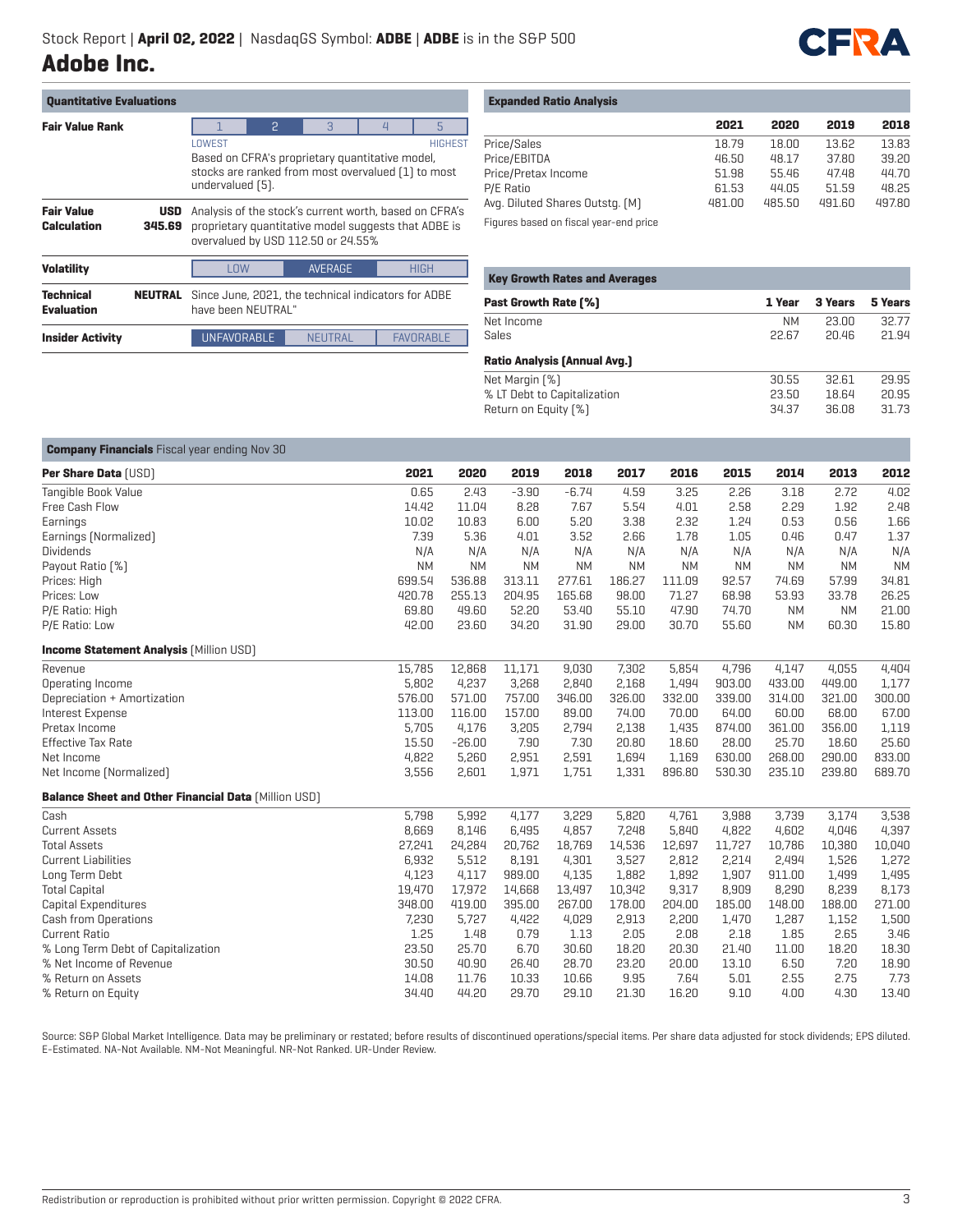

## **Sub-Industry Outlook**

CFRA has a positive fundamental outlook for the S&P 500 Application Software sub-industry, as we also have for the S&P 500 Systems Software subindustry. In an increasingly "cloud world," the distinction between application and systems software becomes fuzzier and less relevant from an investor's perspective, as the client-server era's clear demarcations dissolve into an increasingly distributed and functionally federated micro-services architecture. Not to mention the fact that Microsoft and Oracle, which together make up 95% of the S&P 500 System Software sub-industry by market cap, generate less than 50% of their revenue from what would be considered "systems software." Together, their application revenue would make them the largest application software company in the world.

Now including results from 4Q21, TTM revenue for the S&P 500 Software Industry constituents was \$459B, +19.9% Y/Y, accelerating from 19.2% growth in 3Q21 and 17.5% Y/Y growth in 2Q. Software industry growth has been accelerating since 2H20 as many enterprises delayed projects and cut spending due to the initial uncertainty at the start of the Covid-19 pandemic. We continue to forecast S&P 500 Software Industry revenue for 2022 to grow 16% Y/Y, primarily driven by cloud migration and Covid-19-related digital transformation projects and partially hindered by declining revenue from sales of legacy clientserver software licenses and maintenance and support, decelerating only modestly to 14% in 2023.

Compared to the S&P 500 Software Industry, the larger overall global software industry, which grew 2.3% Y/Y in 2020 to \$571B, contains many smaller, niche-oriented, or country-specific vendors more dependent on legacy maintenance revenue from client-server era (and even from lingering mainframe software). We project the overall global software industry to grow 10.7% in 2021 to \$632B (IDC's numbers for 2021 are expected to be published later in 2022) and 9.1% in 2022 to \$690. In August 2020, we formalized CFRA's "Four Key Trends in Enterprise Software,"

which we see as crucial to understanding the software industry and distilling investmentrelevant insights as it evolves: Cloud Migration, Digital Transformation, The Rise of Metasoftware, and Artificial Intelligence (AI). While the lingo has changed, the investment-relevant impact of these trends has been building for over a decade, though, in our view, only cloud migration is now hitting "peak impact." Similar to the financial crisis of 2008, Covid-19's impact on the overall economy, especially on energy, travel, restaurants, and many brickand-mortar retailers, led to a dip in IT spending growth in 2020. Yet, like 2008, Covid-19 has accelerated these trends as enterprises reacted with aggressive cost-cutting and streamlining for greater operational agility. On top of that, the massive surge in remote workers and the sudden need to serve customers while minimizing physical contact catalyzed cloud adoption and investment in digital transformation, a.k.a. substituting software for labor and capital in the means of production (e.g., Uber's software substitutes for taxi dispatch systems and dispatchers).

Despite the sharp tech sell-off in the first week of 2022, the S&P 500 Application Software sub-industry is still up 1.3% TTM, although the overall S&P 500 is up 14.8% TTM. At a P/E of 65.0x vs. the overall S&P 500 P/E of 22.3x, the relative and absolute valuations for this subindustry are historically quite high.

## **/ John Freeman**

#### **Industry Performance**

 **GICS Sector: Information Technology Sub-Industry: Application Software**

Based on S&P 1500 Indexes



sufficient historical index data.

All Sector & Sub-Industry information is based on the Global Industry Classification Standard (GICS).

Past performance is not an indication of future performance and should not be relied upon as such.

**Source: CFRA, S&P Global Market Intelligence**

#### **Sub-Industry: Application Software Peer Group\*: Application Software**

| <b>Peer Group</b>                | <b>Stock</b><br>Symbol | <b>Exchange Currency</b> |            | Recent<br><b>Stock</b><br>Price | Stk. Mkt.<br><b>Cap.</b> [M] | 30-Dav<br>Price<br>Chg. [%] Chg. [%] | 1-Year<br>Price | P/E<br>Ratio | Fair<br>Value<br>Calc. | [%] | Return<br><b>Yield on Equity</b><br>[%] | LTD to<br>Cap [%] |
|----------------------------------|------------------------|--------------------------|------------|---------------------------------|------------------------------|--------------------------------------|-----------------|--------------|------------------------|-----|-----------------------------------------|-------------------|
| <b>Atlassian Corporation Plc</b> | TEAM                   | <b>NasdagGS</b>          | <b>USD</b> | 305.75                          | 77,504.0                     | $-1.1$                               | 37.1            | <b>NM</b>    | N/A                    | N/A | $-362.6$                                | 88.4              |
| Autodesk, Inc.                   | <b>ADSK</b>            | NasdagGS                 | <b>USD</b> | 213.04                          | 46,295.0                     | $-1.6$                               | $-25.0$         | 95.0         | 128.80                 | N/A | 54.8                                    | 67.1              |
| Cadence Design Systems, Inc.     | <b>CDNS</b>            | NasdagGS                 | <b>USD</b> | 165.63                          | 46,107.0                     | 5.2                                  | 17.1            | 66.0         | 87.39                  | N/A | 26.6                                    | 14.1              |
| Constellation Software Inc.      | CSU                    | <b>TSX</b>               | CAD        | 2,175.63                        | 57,692.0                     | 27.8                                 | 52.1            | 119.0        | 1,172.48               | 0.2 | 13.1                                    | 38.0              |
| Datadog, Inc.                    | <b>DDOG</b>            | NasdagGS                 | <b>USD</b> | 153.50                          | 48,185.0                     | $-6.7$                               | 76.0            | <b>NM</b>    | N/A                    | N/A | $-2.1$                                  | 42.6              |
| Intuit Inc.                      | <b>INTU</b>            | NasdagGS                 | <b>USD</b> | 483.93                          | 136.861.0                    | $-0.4$                               | 22.4            | 62.0         | 395.05                 | 0.6 | 17.8                                    | 31.4              |
| SAP SE                           | SAP                    | <b>NYSE</b>              | <b>USD</b> | 110.63                          | 129.275.0                    | $-2.3$                               | $-12.0$         | 22.0         | N/A                    | 1.5 | 15.1                                    | 19.9              |
| Synopsys, Inc.                   | <b>SNPS</b>            | NasdagGS                 | <b>USD</b> | 334.98                          | 51,285.0                     | 6.2                                  | 31.8            | 58.0         | 276.84                 | N/A | 17.7                                    | 8.4               |
| Workday, Inc.                    | WDAY                   | NasdagGS                 | <b>USD</b> | 237.93                          | 59,720.0                     | $-4.2$                               | $-6.7$          | 2071.0       | N/A                    | N/A | 0.8                                     | 12.0              |
| salesforce.com, inc.             | <b>CRM</b>             | <b>NYSE</b>              | <b>USD</b> | 212.25                          | 210,128.0                    | 0.9                                  | $-3.0$          | 143.0        | 138.25                 | N/A | 2.9                                     | 18.7              |

\*For Peer Groups with more than 10 companies or stocks, selection of issues is based on market capitalization.

NA-Not Available; NM-Not Meaningful.

Note: Peers are selected based on Global Industry Classification Standards and market capitalization. The peer group list includes companies with similar characteristics, but may not include all the companies within the sa industry and/or that engage in the same line of business.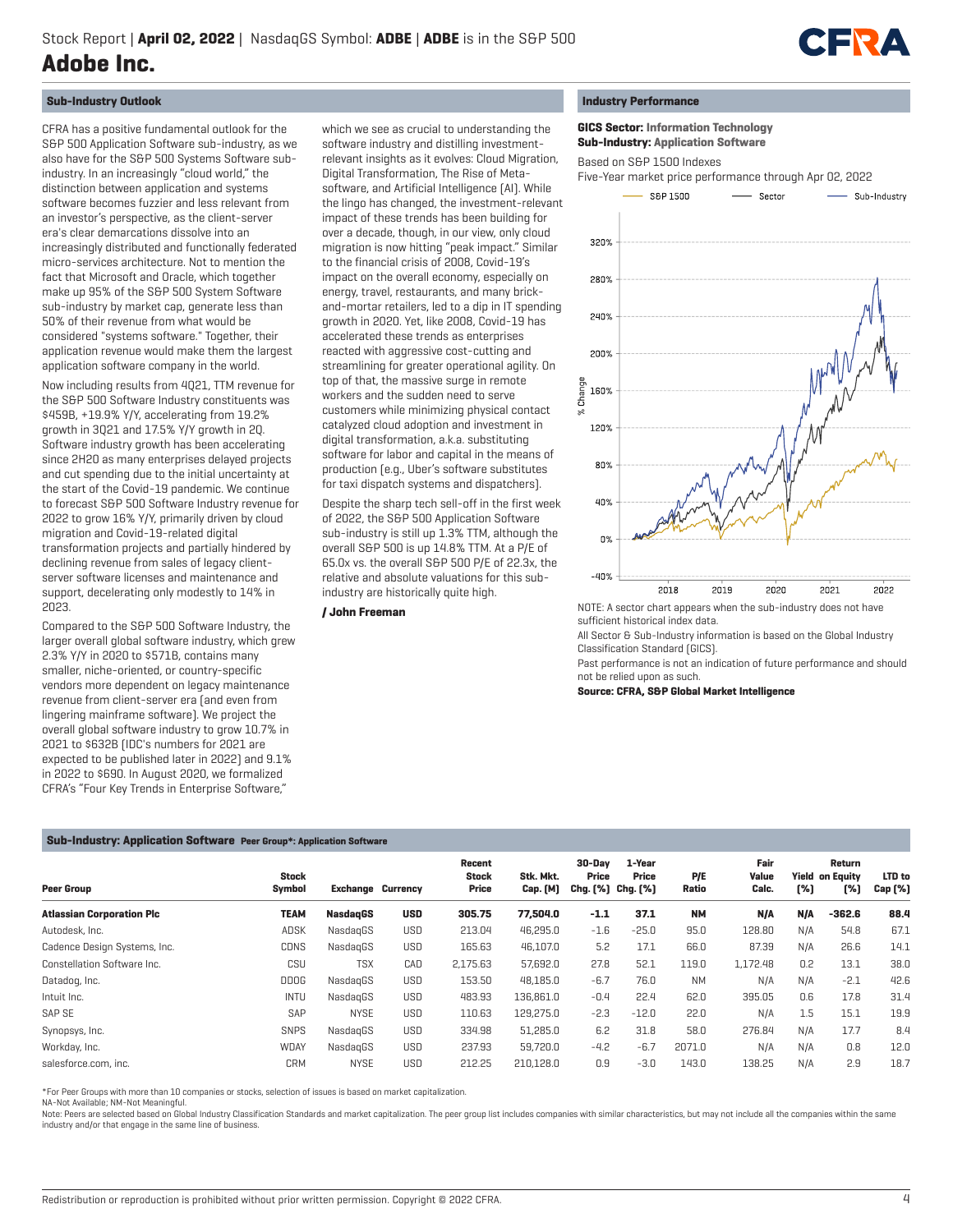

## **Analyst Research Notes and other Company News**

#### **March 23, 2022**

01:53 PM ET... CFRA Lowers Rating on Shares of Adobe, Inc. to Buy from Strong Buy (ADBE 421.32\*\*\*\*):

We lower our target by \$126 to \$595 due to: 1) the second weak quarter in a row, as revenue grew just 9% Y/Y, though we acknowledge the difficult Y/Y comparison, compounded by this Feb-Q being a week shorter than last year's as well as some purchase hesitation likely due to the war in Ukraine; 2) unchanged FY22 guidance, implying Y/Y growth of 13% for revenue and 10% for EPS; and 3) shares being down 26% year-to-date – we still see an attractive entry point for those with a long-term horizon, but the magnitude of the recent growth deceleration is a concern and the hit to investor confidence likely keeps the upside limited for a few quarters. Yet, a bright spot was Document Cloud grew 37% Y/Y to 13% of total revenue. Our \$595 target is a product of our EPS forecast for '23 of \$16.22, down \$0.98, and a 36.7x P/ E (4-year mean). 1Q revenue of \$4.26b, +9% Y/Y, beat consensus by \$24m; EPS of \$3.37 grew 7% Y/Y, beating by \$0.03. We also lower our EPS forecasts for '22 by \$0.78 to 13.77 and for '24 by \$1.40 to \$18.81. / John Freeman

#### **December 17, 2021**

04:59 PM ET... CFRA Maintains Strong Buy Rating on Shares of Adobe, Inc. (ADBE 556.64\*\*\*\*\*):

We lower our target by \$32 to \$721 due to: 1. fairly weak FY 4Q21 [Nov-Q] results, especially on EPS, just hitting consensus but coming in \$0.05 below our forecast, and tepid guidance for FY 22, though management tends to be particularly conservative when giving initial guidance for an upcoming year; 2. with shares down 18% since Nov. 29, we see an attractive entry point for the dominant leader in apps to produce creative visual content, a segment very much on "the right side of Moore's Law" and benefiting from multiple trends – e.g., the global rise of creative professionals, the digitization and automation of document-based processes, and the shift of ad spend to online/mobile, still only ~60% complete. Our \$721 target is a product of our EPS forecast for '23 of \$17.20, now \$1.21 lower, and a 41.9x P/E (two-year mean). 4Q revenue of \$4.11b, +20% Y/Y, beat consensus by \$20m; EPS of \$3.20 was up \$0.39 Y/Y, matching consensus. We lower our EPS forecast for '22 by \$0.63 to 14.55 and initiate '24 at \$20.21. / John Freeman

#### **September 22, 2021**

01:59 PM ET... CFRA Maintains Strong Buy Rating on Shares of Adobe, Inc. (ADBE 625.32\*\*\*\*\*):

We raise our target by \$87 to \$753 after another strong quarter in FY 3Q '21 [Nov.], with each segment performing well. Creative reported revenue of 2.37B (60% of total) growing 21% Y/Y vs. 24% in 2Q, a slightly faster deceleration than expected, though still likely to grow 20%+ Y/Y through '22, in our view. Document revenue was up 31% Y/Y to \$493M (13% of total) as enterprises continue to use ADBE's solutions to digitize forms and automate document-based workflows. Experience grew 26% Y/ Y, a 5% acceleration vs. 2Q, to \$985M (25% of total) driven by the continued comeback of overall ad spend and faster migration from traditional media to digital/ software-driven ad campaigns. Our \$753 target is a product of our EPS forecast for '23 of \$18.41, rolled forward from FY 22 and now \$0.15 higher, and a 40.9x P/E (2 year mean). 3Q revenue of \$3.94B grew 22% Y/Y, beating consensus by \$39M, while EPS of \$3.11, +21% Y/Y, beat by \$0.09. Our EPS forecasts for '21 and '22 remain unchanged at \$12.54 and \$15.18, respectively. / John Freeman

#### **June 21, 2021**

01:11 PM ET... CFRA Maintains Strong Buy on Shares of Adobe, Inc. (ADBE 567.83\*\*\*\*\*):

We maintain our Strong Buy and raise our target by \$76 to \$666, following an impressive FY Q2 '21 (Nov.) with strength in each category of cloud offerings: Creative, revenue was up 24% Y/Y to \$2.38B, 63% of total, and, in our view, likely to continue at 20%+ Y/Y through '22, driven by the global growth of creative professionals and ongoing conversion to subscriptions of non-paying users of its legacy apps; Document, +30% Y/Y to \$469M, 13% of total, riding the pandemicrelated wave of remote transactions using e-signatures; Experience, +21% Y/Y to \$938M, 24% of total, reflecting a comeback in overall advertising. Our \$666 target is a product of our \$15.18 EPS forecast for '22, up \$0.39, and a 43.9x P/E (one-year mean). Q2 revenue of \$3.84B grew 23% Y/Y, beating consensus by \$106M; EPS of \$3.03, +24% Y/Y, beat by \$0.21. We raise our EPS forecasts for '21 by \$0.34 to \$12.54 and for '23 by \$0.15 to \$18.26. Unlike Q1's disappointing guidance, management guided '21 Y/Y revenue growth 2% higher to 22%. / John Freeman

#### **March 30, 2021**

04:37 PM ET... CFRA Maintains Strong Buy Rating on Shares of Adobe, Inc. (ADBE 464.44\*\*\*\*\*):

We maintain our Strong Buy but trim our target by \$11 to \$590 based on strong FY Q1 '21 (Nov.) results on both the top and bottom lines, with strength in each of its "clouds" -- Creative, up 31% Y/Y to 2.38B (63% of total); Document, up an impressive 37% to \$480M (13%) on a surge in remote collaboration around digital documents and e-signatures; Experience, up 24% Y/Y (19% organic, recently acquired Workflow added \$38M) to \$480M (25%), also reflecting the comeback in overall advertising and the release of ad spend pent-up by the pandemic. Our \$590 target is the product of our \$14.79 EPS forecast for '22, now \$0.09 lower, and a 39.9x multiple (1-year mean). Q1 revenue of \$3.91B was up 26% Y/Y, beating consensus by \$141M; EPS of \$3.14 grew 38% Y/Y and beat by \$0.35. We raise our EPS forecast for '21 by \$0.11 to \$12.20 but cut '23 by \$0.15 to \$18.11. New FY 21 guidance at 20% Y/Y growth disappointed investors and seems too cautious, in our view, given 25% organic growth in 1Q with 90% of revenue now recurring. / John Freeman

#### **December 11, 2020**

02:13 PM ET... CFRA Upgrades Shares of Adobe, Inc. To Strong Buy From Hold (ADBE 474.05\*\*\*\*\*):

We raise our rating to Strong Buy from Hold and our target to \$601 from \$462 due to: 1) overly negative investor reaction post-earnings that presents a tactical buying opportunity for long duration 15%+ annual growth, exceptional leadership, solid competitive advantages, and significant unrealized operating leverage; 2) our 19% 3-yr. revenue CAGR forecast, raised from 16%, vs. consensus at 14%; 3) stronger Covid-19 resilience than we expected for the ad-driven Experience Cloud business, +10% Y/Y (24% of Q4 total); 4) the Workfront acquisition, attractively priced and likely to add materially to Experience Cloud growth. Our \$601 target is the product of our \$14.88 EPS forecast for '22, up from \$14.13, and a 40.4x multiple (1-yr. mean – we removed the 5% discount as Covid-19's impact on Experience Cloud was less than expected). Q4 revenue of \$3.42B, +14% Y/Y, beat consensus by \$59M; EPS of \$2.81, +23% Y/Y, beat by \$0.15. We also raise our EPS forecast for '21 by \$0.29 to \$12.09 and initiate '23 at \$18.26. / John Freeman

## **September 23, 2020**

01:39 PM ET... CFRA Maintains Hold Rating on Shares of Adobe, Inc. (ADBE 486.78\*\*\*):

We maintain our Hold but raise our target price to \$462 from \$383 as ADBE represents a balance, in our view, between: 1) excellent long-term growth prospects driven by powerful secular trends, strong competitive advantages, exceptional leadership, and a residual cloud-shift tailwind; and 2) the likelihood that Covid-19 and its negative impact on consumer discretionary spending continues well into 2021, suppressing growth for ADBE's ad-driven Experience Cloud segment (25% of FY 3Q 20 revenue, +2% YoY) and stretched valuation, in our view, with forward P/S and P/E ratios +33% YTD, limiting the 1-year upside for the shares. Our \$462 target is a product of our '22 EPS forecast of \$14.13 and a 32.7x multiple (2-year mean, less 5% due to Covid-19's impact on Experience Cloud). ADBE's FY Q3 21 revenue of \$3.23B, +14% YoY, beat consensus by \$65M; EPS of \$2.57 grew 25% YoY and beat by \$0.16. Our now higher EPS forecasts are \$10.03 for '20 (vs. \$9.82), \$11.80 for '21 (vs. \$11.74), and \$14.13 (vs. \$13.99). / John Freeman

Note: Research notes reflect CFRA's published opinions and analysis on the stock at the time the note was published. The note reflects the views of the equity analyst as of the date and time indicated in the note, and may not reflect CFRA's current view on the company.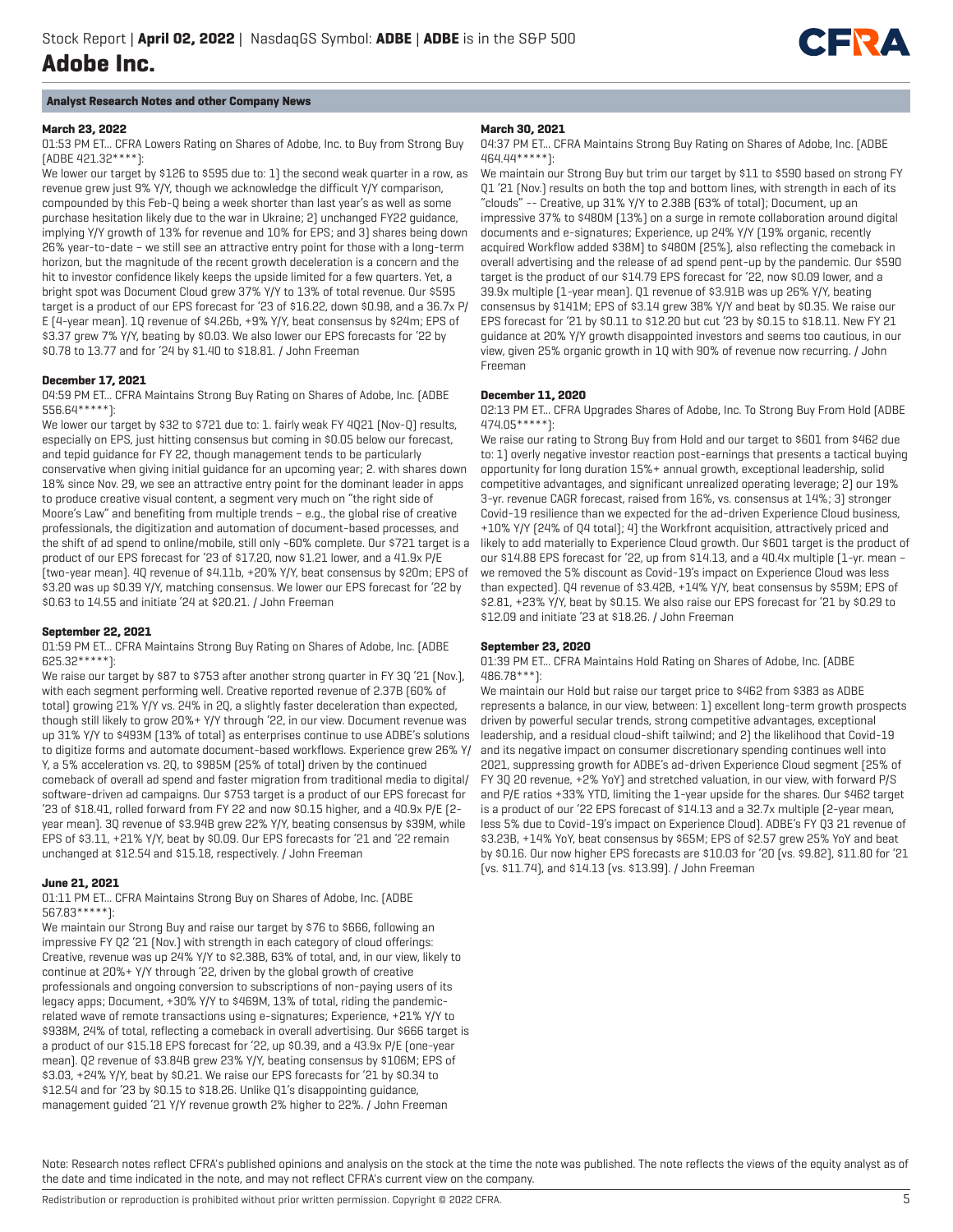

## **Analysts Recommendations**



|  |  |  |  | <b>Wall Street Consensus Opinion</b> |  |
|--|--|--|--|--------------------------------------|--|
|--|--|--|--|--------------------------------------|--|

#### **Buy/Hold**

**Wall Street Consensus vs. Performance**

For fiscal year 2022, analysts estimate that ADBE will earn USD 13.66. For fiscal year 2023, analysts estimate that ADBE's earnings per share will grow by 18.01% to USD 16.13.

|            | No. of                 |            |            |             |
|------------|------------------------|------------|------------|-------------|
|            | <b>Recommendations</b> | % of Total | 1 Mo.Prior | 3 Mos.Prior |
| Buy        | 18                     | 56         | 18         | 17          |
| Buy/Hold   |                        | 28         | У          | 8           |
| Hold       |                        | 16         |            | 6           |
| Weak hold  |                        |            |            | 0           |
| Sell       |                        |            |            | 0           |
| No Opinion |                        |            |            | 0           |
| Total      | 32                     | 100        | 32         | 31          |

#### **Wall Street Consensus Estimates** Estimates Previous Year Current Year \*\*\*\*\* Actual (Normalized Diluted) Next Year  $\equiv$   $\equiv$   $\equiv$   $\equiv$  $18$ 15  $\overline{N}$  $\overline{\mathbf{D}}$  $\overline{M}$  $\overline{\mathbf{A}}$  $\overline{M}$  $\overline{A}$  $\overline{s}$  $\overline{0}$  $\overline{D}$  $\overline{M}$  $\overline{1}$ F  $\mathsf{J}$  $\mathsf{J}$ N  $\overline{1}$  $\frac{1}{2021}$ **Fiscal Year Avg Est. High Est. Low Est. # of Est. Est. P/E** 2023 16.13 17.77 15.51 28 28.41 2022 13.66 14.32 13.43 28 33.53 **2023 vs. 2022** *2023 vs. 2022* **<b>***248%* **4 24% 4 15% N/A%**  $\blacktriangledown$  **-15%** Q2'23 3.89 4.26 3.77 19 117.82 Q2'22 3.31 3.41 3.24 25 138.36 **Q2'23 vs. Q2'22** p **17%** p **25%** p **16%** q **-24%** q **-15%**

Forecasts are not reliable indicator of future performance.

Note: A company's earnings outlook plays a major part in any investment decision. S&P Global Market Intelligence organizes the earnings estimates of over 2,300 Wall Street analysts, and provides their consensus of earnings over the next two years, as well as how those earnings estimates have changed over time. Note that the information provided in relation to consensus estimates is not intended to predict actual results and should not be taken as a reliable indicator of future performance.

**Note: For all tables, graphs and charts in this report that do not cite any reference or source, the source is S&P Global Market Intelligence.**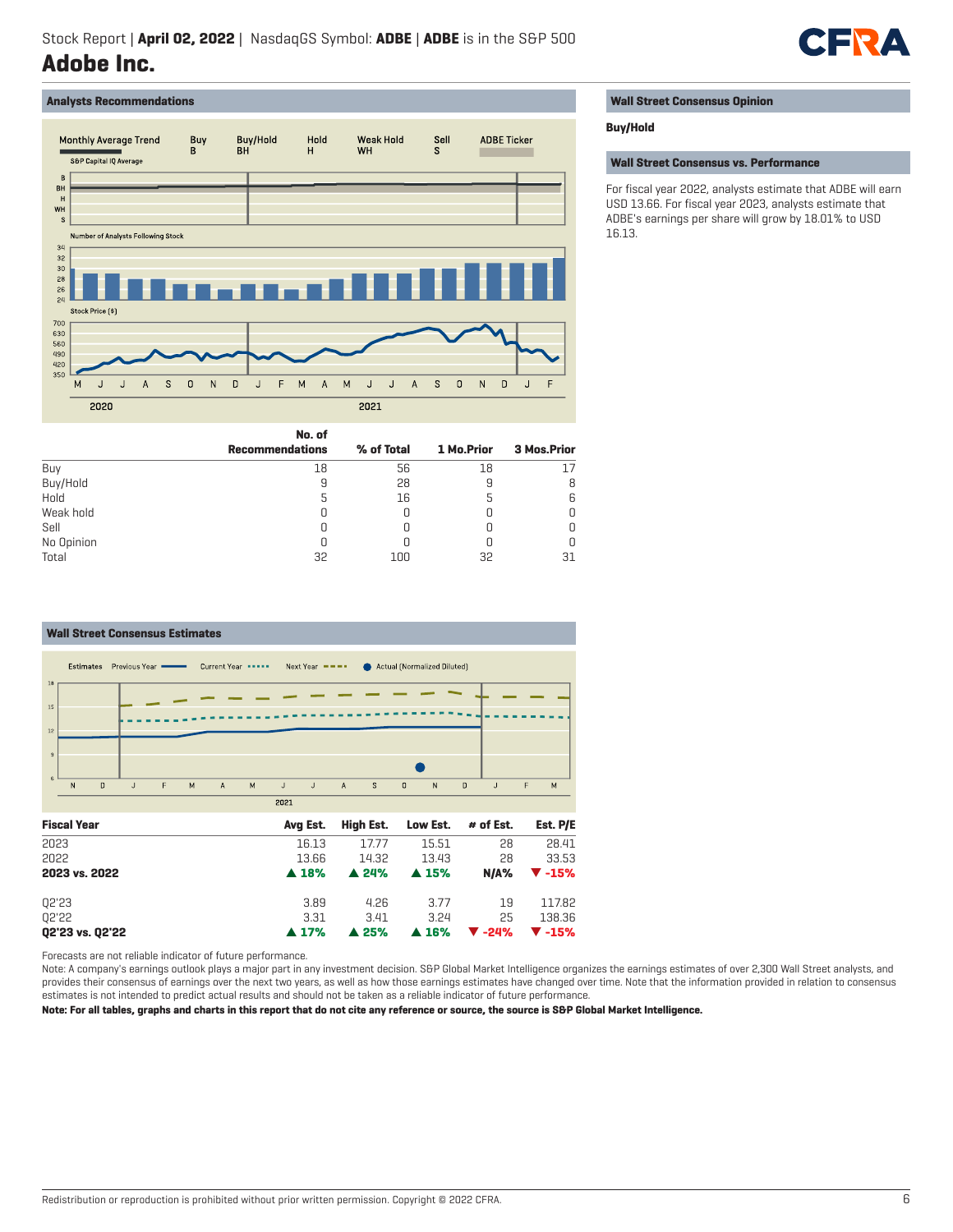

# **Glossary**

## **STARS**

Since January 1, 1987, CFRA Equity and Fund Research Services, and its predecessor S&P Capital IQ Equity Research has ranked a universe of U.S. common stocks, ADRs (American Depositary Receipts), and ADSs (American Depositary Shares) based on a given equity's potential for future performance. Similarly, we have ranked Asian and European equities since June 30, 2002. Under proprietary STARS (Stock Appreciation Ranking System), equity analysts rank equities according to their individual forecast of an equity's future total return potential versus the expected total return of a relevant benchmark (e.g., a regional index (MSCI AC Asia Pacific Index, MSCI AC Europe Index or S&P 500® Index)), based on a 12-month time horizon. STARS was designed to help investors looking to put their investment decisions in perspective. Data used to assist in determining the STARS ranking may be the result of the analyst's own models as well as internal proprietary models resulting from dynamic data inputs.

## **S&P Global Market Intelligence's Quality Ranking**

(also known as **S&P Capital IQ Earnings & Dividend Rankings**) - Growth and S&P Capital IQ Earnings & Dividend Rankings stability of earnings and dividends are deemed key elements in establishing S&P Global Market Intelligence's earnings and dividend rankings for common stocks, which are designed to capsulize the nature of this record in a single symbol. It should be noted, however, that the process also takes into consideration certain adjustments and modifications deemed desirable in establishing such rankings. The final score for each stock is measured against a scoring matrix determined by analysis of the scores of a large and representative sample of stocks. The range of scores in the array of this sample has been aligned with the following ladder of rankings:

- A+ Highest B Below Average
- A High B- Lower
- A Above C Lowest
- 
- B+ Average D In Reorganization
- NC Not Ranked

## **EPS Estimates**

CFRA's earnings per share (EPS) estimates reflect analyst projections of future EPS from continuing operations, and generally exclude various items that are viewed as special, non-recurring, or extraordinary. Also, EPS estimates reflect either forecasts of equity analysts; or, the consensus (average) EPS estimate, which are independently compiled by S&P Global Market Intelligence, a data provider to CFRA. Among the items typically excluded from EPS estimates are asset sale gains; impairment, restructuring or merger-related charges; legal and insurance settlements; in process research and development expenses; gains or losses on the extinguishment of debt; the cumulative effect of accounting changes; and earnings related to operations that have been classified by the company as discontinued. The inclusion of some items, such as stock option expense and recurring types of other charges, may vary, and depend on such factors as industry practice, analyst judgment, and the extent to which some types of data is disclosed by companies.

## **12-Month Target Price**

The equity analyst's projection of the market price a given security will command 12 months hence, based on a combination of intrinsic, relative, and private market valuation metrics, including Fair Value.

#### **Abbreviations Used in Equity Research Reports**

CAGR - Compound Annual Growth Rate CAPEX - Capital Expenditures CY - Calendar Year DCF - Discounted Cash Flow DDM - Dividend Discount Model EBIT - Earnings Before Interest and Taxes EBITDA - Earnings Before Interest, Taxes, Depreciation & Amortization EPS - Earnings Per Share EV - Enterprise Value FCF - Free Cash Flow FFO - Funds From Operations FY - Fiscal Year P/E - Price/Earnings P/NAV - Price to Net Asset Value PEG Ratio - P/E-to-Growth Ratio PV - Present Value R&D - Research & Development ROCE - Return on Capital Employed ROE Return on Equity ROI - Return on Investment ROIC - Return on Invested Capital ROA - Return on Assets SG&A - Selling, General & Administrative Expenses SOTP - Sum-of-The-Parts WACC - Weighted Average Cost of Capital

## **Dividends on American Depository Receipts (ADRs) and American Depository Shares (ADSs) are net of taxes (paid in the country of origin).**

## **Qualitative Risk Assessment**

Reflects an equity analyst's view of a given company's operational risk, or the risk of a firm's ability to continue as an ongoing concern. The Qualitative Risk Assessment is a relative ranking to the U.S. STARS universe, and should be reflective of risk factors related to a company's operations, as opposed to risk and volatility measures associated with share prices. For an ETF this reflects on a capitalization-weighted basis, the average qualitative risk assessment assigned to holdings of the fund.

## **STARS Ranking system and definition:**

#### **\*\*\*\*\* 5-STARS (Strong Buy):**

Total return is expected to outperform the total return of a relevant benchmark, by a notable margin over the coming 12 months, with shares rising in price on an absolute basis.

## $\star \star \star \star \star 4$ -STARS [Buy]:

Total return is expected to outperform the total return of a relevant benchmark over the coming 12 months.

# $\star \star \star \star \star 3$ -STARS (Hold):

Total return is expected to closely approximate the total return of a relevant benchmark over the coming 12 months.

#### $\star\star\star\star\star$  2-STARS [Sell]:

Total return is expected to underperform the total return of a relevant benchmark over the coming 12 months.

## $\star \star \star \star \star \mathbf{1}$ -STAR (Strong Sell):

Total return is expected to underperform the total return of a relevant benchmark by a notable margin over the coming 12 months, with shares falling in price on an absolute basis.

#### **Relevant benchmarks:**

In North America, the relevant benchmark is the S&P 500 Index, in Europe and in Asia, the relevant benchmarks are the MSCI AC Europe Index and the MSCI AC Asia Pacific Index, respectively.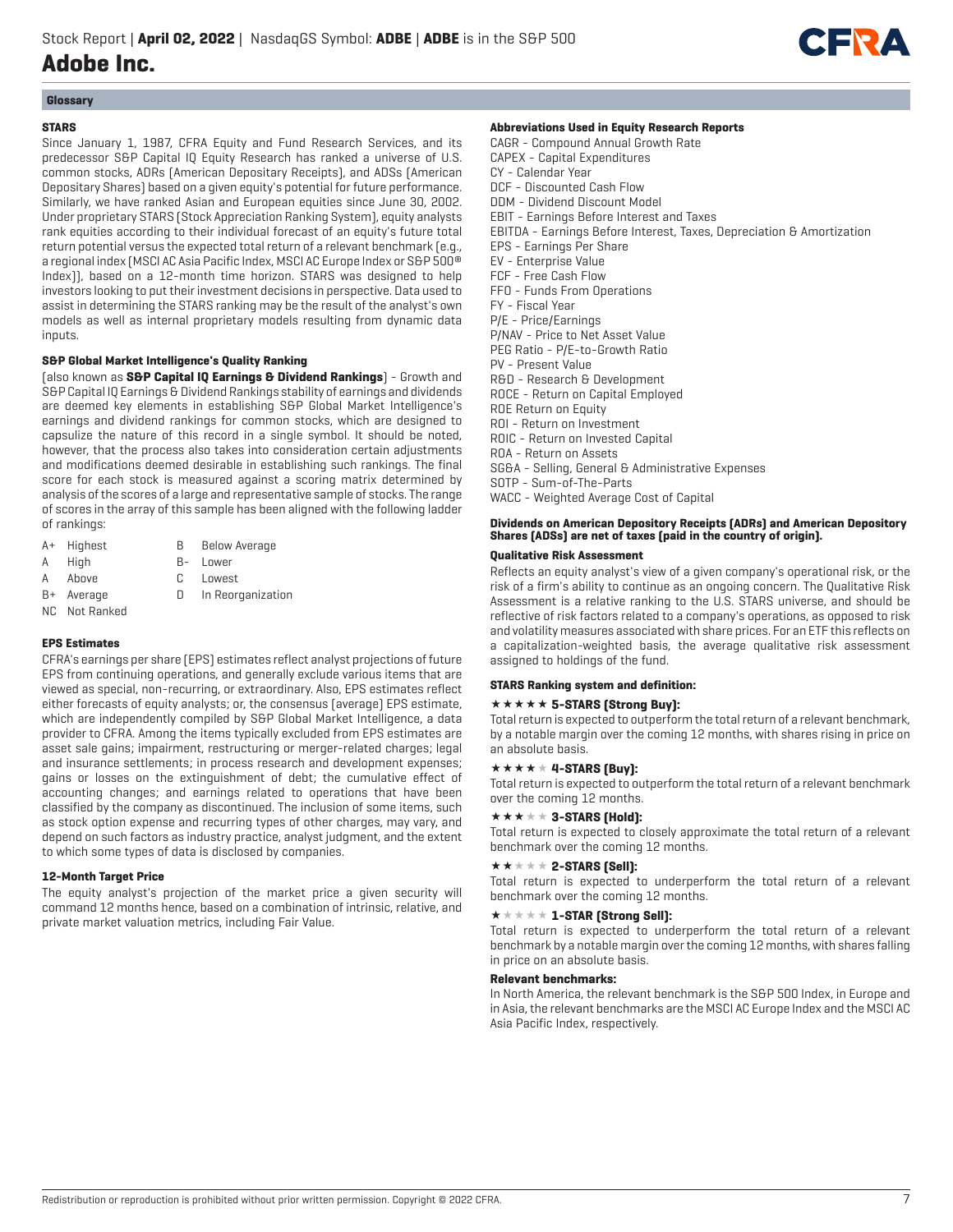

#### **Disclosures**

Stocks are ranked in accordance with the following ranking methodologies:

#### **STARS Stock Reports:**

Qualitative STARS rankings are determined and assigned by equity analysts. For reports containing STARS rankings refer to the Glossary section of the report for detailed methodology and the definition of STARS rankings.

#### **Quantitative Stock Reports:**

Quantitative rankings are determined by ranking a universe of common stocks based on 5 measures or model categories: Valuation, Quality, Growth, Street Sentiment, and Price Momentum. In the U.S., a sixth sub-category for Financial Health will also be displayed. Percentile scores are used to compare each company to all other companies in the same universe for each model category. The five (six) model category scores are then weighted and rolled up into a single percentile ranking for that company. For reports containing quantitative rankings refer to the Glossary section seof the report for detailed methodology and the definition of Quantitative rankings.

## **STARS Stock Reports and Quantitative Stock Reports:**

The methodologies used in STARS Stock Reports and Quantitative Stock Reports (collectively, the "Research Reports") reflect different criteria, assumptions and analytical methods and may have differing rankings. The methodologies and data used to generate the different types of Research Reports are believed by the author and distributor reasonable and appropriate. Generally, CFRA does not generate reports with different ranking methodologies for the same issuer. However, in the event that different methodologies or data are used on the analysis of an issuer, the methodologies may lead to different views on the issuer, which may at times result in contradicting assessments of an issuer. CFRA reserves the right to alter, replace or vary models, methodologies or assumptions from time to time and without notice to clients.

#### **STARS Stock Reports:**

Global STARS Distribution as of February 08, 2022

| Ranking | <b>North America</b> | <b>Europe</b> | Asia   | Global |
|---------|----------------------|---------------|--------|--------|
| Buv     | 43.8%                | 46.2%         | 40.0%  | 43.4%  |
| Hold    | 50.0%                | 47.4%         | 55.7%  | 50.7%  |
| Sell    | 6.2%                 | 6.4%          | 4.3%   | 5.9%   |
| Total   | 100.0%               | 100.0%        | 100.0% | 100.0% |

#### **Analyst Certification:**

**STARS Stock Reports are prepared by the equity research analysts of CFRA and its affiliates and subsidiaries. Quantitative Stock Reports are prepared by CFRA. All of the views expressed in STARS Stock Reports accurately reflect the research analyst's personal views regarding any and all of the subject securities or issuers; all of the views expressed in the Quantitative Stock Reports accurately reflect the output of CFRA's algorithms and programs. Analysts generally update STARS Stock Reports at least four times each year. Quantitative Stock Reports are generally updated weekly. No part of analysts' or CFRA's compensation was, is, or will be directly or indirectly related to the specific rankings or views expressed in any Stock Report.**

#### **About CFRA Equity Research:**

This Research Report is published and originally distributed by Accounting Research & Analytics, LLC d/b/a CFRA ("CFRA US"), with the following exceptions: In the UK/EU/EEA, it is published and originally distributed by CFRA UK Limited ("CFRA UK"), which is regulated by the Financial Conduct Authority (No. 775151), and in Malaysia by CFRA MY Sdn Bhd (Company No. 683377-A) ("CFRA Malaysia"), which is regulated by Securities Commission Malaysia, (No. CMSL/A0181/2007) under license from CFRA US. These parties and their subsidiaries maintain no responsibility for reports redistributed by third parties such as brokers or financial advisors.

#### **General Disclosure**

#### **Notice to all jurisdictions:**

Where Research Reports are made available in a language other than English and in the case of inconsistencies between the English and translated versions of a Research Report, the English version will control and supersede any ambiguities between such versions. Neither CFRA nor its affiliates guarantee the accuracy of any translation.

The content of this report and the opinions expressed herein are those of CFRA based upon publicly-available information that CFRA believes to be reliable and the opinions are subject to change without notice. This analysis has not been submitted to, nor received approval from, the United States Securities and Exchange Commission or any other regulatory body. CFRA AND ALL RELATED ENTITIES SPECIFICALLY DISCLAIM ALL WARRANTIES, EXPRESS OR IMPLIED, to the full extent permitted by law, regarding the accuracy, completeness, or usefulness of this information and assumes no liability with respect to the consequences of relying on this information for investment or other purposes.

No content in this Research Report may be modified, reverse engineered, reproduced or distributed in any form by any means, or stored in a database or retrieval system, without the prior written permission of CFRA, or used for any unlawful or unauthorized purposes. Neither CFRA nor its third-party providers, as well as its/their directors, officers, shareholders, employees or agents, guarantee the accuracy, completeness, timeliness or availability of the content herein

#### **Past performance is not necessarily indicative of future results.**

This document may contain forward-looking statements or forecasts; such forecasts are

## not a reliable indicator of future performance.

This report is not intended to, and does not, constitute an offer or solicitation to buy and sell securities or engage in any investment activity. This report is for informational purposes only. Statements in this report are not made with respect to any particular investor or type of investor. Securities, financial instruments or strategies mentioned herein may not be suitable for all investors and this material is not intended for any specific investor and does not take into account an investor's particular investment objectives, financial situations or needs. Before acting on anything in this report, you should consider whether it is suitable for your particular circumstances and, if necessary, seek professional advice. CFRA may license certain intellectual property or provide services to, or otherwise have a business relationship with, certain issuers of securities that are the subject of CFRA research reports, including exchange-traded investments whose investment objective is to substantially replicate the returns of a proprietary index of CFRA. In cases where CFRA is paid fees that are tied to the amount of assets invested in a fund or the volume of trading activity in a fund, investment in the fund may result in CFRA receiving compensation in addition to the subscription fees or other compensation for services rendered by CFRA, however, no part of CFRA's compensation for services is tied to any particular viewpoint or rating. Additional information on a subject company may be available upon request.

CFRA's financial data provider is S&P Global Market Intelligence. THIS DOCUMENT CONTAINS COPYRIGHTED AND TRADE SECRET MATERIAL DISTRIBUTED UNDER LICENSE FROM S&P GLOBAL MARKET INTELLIGENCE. FOR RECIPIENT'S INTERNAL USE ONLY.

The Global Industry Classification Standard (GICS®) was developed by and/or is the exclusive property of MSCI, Inc. and S&P Global Market Intelligence. GICS is a service mark of MSCI and S&P Global Market Intelligence and has been licensed for use by CFRA.

#### **Other Disclaimers and Notices**

Certain information in this report is provided by S&P Global, Inc. and/or its affiliates and subsidiaries (collectively "S&P Global"). Such information is subject to the following disclaimers and notices: "Copyright © 2018, S&P Global Market Intelligence (and its affiliates as applicable). All rights reserved. Nothing contained herein is investment advice and a reference to a particular investment or security, a credit rating or any observation concerning a security or investment provided by S&P Global is not a recommendation to buy, sell or hold such investment or security or make any other investment decisions. This may contain information obtained from third parties, including ratings from credit ratings agencies. Reproduction and distribution of S&P Global's information and third party content in any form is prohibited except with the prior written permission of S&P Global or the related third party, as applicable. Neither S&P Global nor its third party providers guarantee the accuracy, completeness, timeliness or availability of any information, including ratings, and are not responsible for any errors or omissions (negligent or otherwise), regardless of the cause, or for the results obtained from the use of such information or content. S&P GLOBAL AND ITS THIRD PARTY CONTENT PROVIDERS GIVE NO EXPRESS OR IMPLIED WARRANTIES, INCLUDING, BUT NOT LIMITED TO, ANY WARRANTIES OF MERCHANTABILITY OR FITNESS FOR A PARTICULAR PURPOSE OR USE AND ALL S&P INFORMATION IS PROVIDED ON AN AS-IS BASIS. S&P GLOBAL AND ITS THIRD PARTY CONTENT PROVIDERS SHALL NOT BE LIABLE FOR ANY DIRECT, INDIRECT, INCIDENTAL, EXEMPLARY, COMPENSATORY, PUNITIVE, SPECIAL OR CONSEQUENTIAL DAMAGES, COSTS, EXPENSES, LEGAL FEES, OR LOSSES (INCLUDING LOST INCOME OR PROFITS AND OPPORTUNITY COSTS OR LOSSES CAUSED BY NEGLIGENCE) IN CONNECTION WITH ANY USE OF THEIR INFORMATION OR CONTENT, INCLUDING RATINGS. Credit ratings are statements of opinions and are not statements of fact or recommendations to purchase, hold or sell securities. They do not address the suitability of securities or the suitability of securities for investment purposes, and should not be relied on as investment advice."